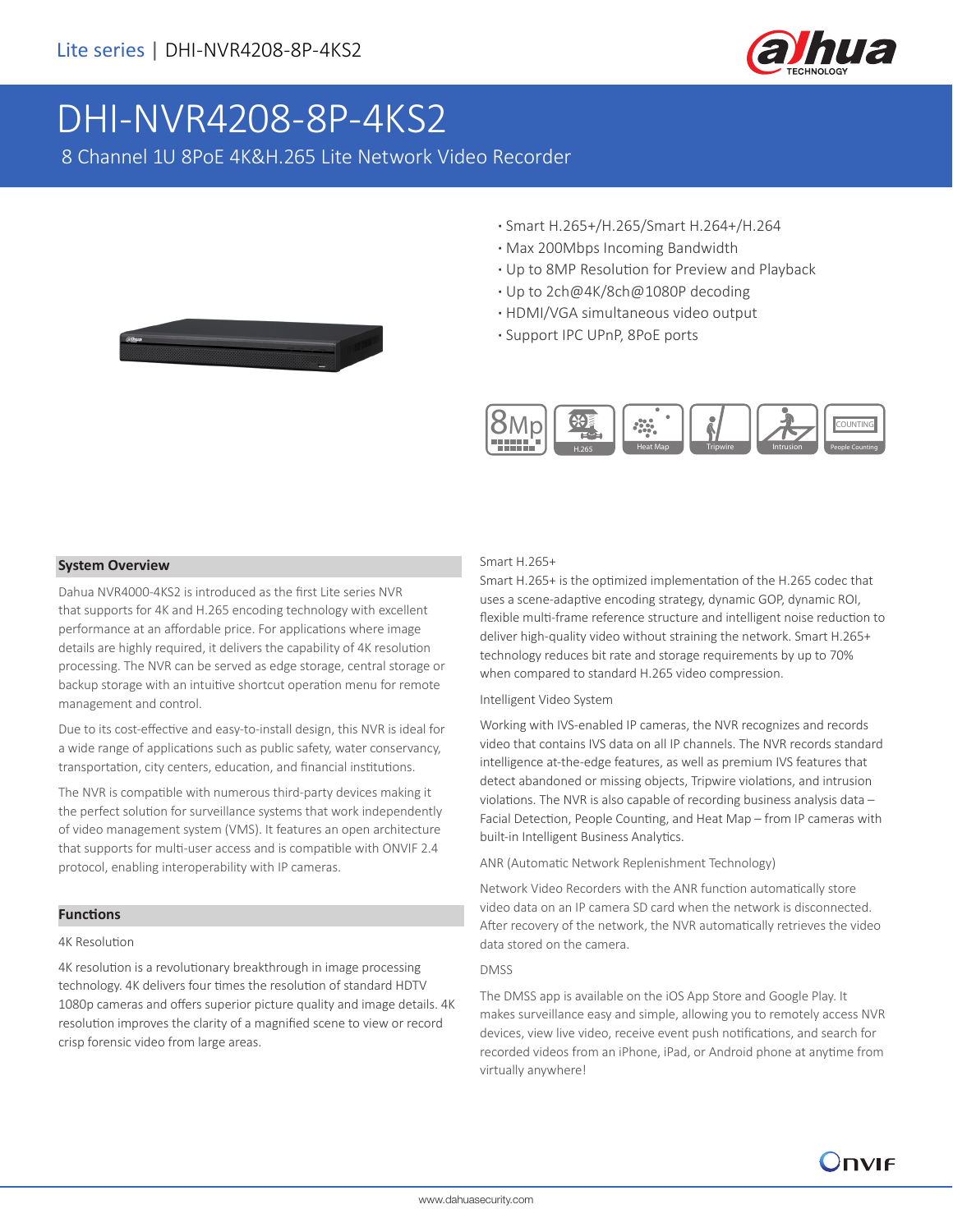# Lite Series | DHI-NVR4208-8P-4KS2

### **Technical Specification**

### System

| Main Processor          | Quad-core embedded processor                                                                                      |  |  |
|-------------------------|-------------------------------------------------------------------------------------------------------------------|--|--|
| <b>Operating System</b> | <b>Embedded LINUX</b>                                                                                             |  |  |
| Aduio and Video         |                                                                                                                   |  |  |
| IP Camera Input         | 8 Channel                                                                                                         |  |  |
| Two-way Talk            | 1 Channel Input, 1 Channel Output, RCA                                                                            |  |  |
| Display                 |                                                                                                                   |  |  |
| Interface               | 1 HDMI, 1 VGA                                                                                                     |  |  |
| Resolution              | HDMI: 3840×2160, 1920×1080, 1280×1024,<br>1280×720                                                                |  |  |
|                         | VGA: 1920×1080, 1280×1024, 1280×720                                                                               |  |  |
| Decoding Capacity       | 2ch@4K 30fps, 8ch@1080P 30fps                                                                                     |  |  |
| Multi-screen Display    | 1/4/8/9                                                                                                           |  |  |
| OSD                     | Camera title, Time, Camera lock, Motion detection,<br>Recording                                                   |  |  |
| Recording               |                                                                                                                   |  |  |
| Compression             | Smart H.265+/H.265/Smart H.264+/H.264                                                                             |  |  |
| Resolution              | 8Mp/ 6Mp/ 5MP/ 4MP/ 3MP/ 1080P/ 1.3MP/ 720P<br>etc.                                                               |  |  |
| <b>Record Rate</b>      | 200Mbps                                                                                                           |  |  |
| <b>Bit Rate</b>         | 16Kbps ~ 20Mbps Per Channel                                                                                       |  |  |
| <b>Record Mode</b>      | Manual, Schedule (Regular, Continuous), MD<br>(Video detection: Motion Detection, Tampering,<br>Video Loss), Stop |  |  |
| Record Interval         | 1~120 min (default: 60 min), Pre-record:<br>1~30 sec, Post-record: 10~300 sec                                     |  |  |

#### Video Detection and Alarm

| <b>Trigger Events</b> | Recording, PTZ, Tour, Video Push, Email, Snapshot,<br><b>Buzzer and Screen Tips</b>                                                                           |  |
|-----------------------|---------------------------------------------------------------------------------------------------------------------------------------------------------------|--|
| Video Detection       | Motion Detection, MD Zones: 396 (22 × 18),<br>Video Loss and Tampering                                                                                        |  |
| Alarm input           | 4 Channel                                                                                                                                                     |  |
| Alarm output          | 1-Channel relay output, 1-Channel 12V control                                                                                                                 |  |
| Playback and Backup   |                                                                                                                                                               |  |
| Playback              | 1/4/9                                                                                                                                                         |  |
| Search Mode           | Time /Date, MD and Exact Search<br>(accurate to second), Smart search                                                                                         |  |
| Playback Function     | Play, Pause, Stop, Rewind, Fast play, Slow Play,<br>Next File, Previous File, Next Camera, Previous<br>Camera, Full Screen, Backup Selection, Digital<br>Zoom |  |
| Backup Mode           | <b>USB Device/Network</b>                                                                                                                                     |  |

## Third-party Support Third-party Support Arecont Vision, Airlive, AXIS, Canon, Dynacolor, JVC, LG, Panasonic, Pelco, PSIA, Samsung, Sanyo, Sony, Watchnet and more Network Interface 1 RJ-45 Port (10/100/1000Mbps) Ethernet Port 11 Independent 1000Mbps Ethernet Port PoE 8 ports (IEEE802.3at/af) Network Function HTTP, HTTPS, TCP/IP, IPv4/IPv6, UPnP, RTSP, UDP, SMTP, NTP, DHCP, DNS, IP Filter, PPPoE, DDNS, FTP, SNMP, IP Search (Support Dahua IP camera, DVR, NVS, etc.), Easy4ip Max. User Access 128 users Smart Phone iPhone, iPad, Android Interoperability ONVIF 2.4, SDK, CGI Storage Internal HDD 2 SATA III Ports, Up to 6 TB capacity for each HDD HDD Mode Single Auxiliary Interface USB 2 ports (1 USB2.0, 1 USB3.0) RS232 N/A RS485 N/A Electrical Power Supply AC100V ~ 240V, 50 ~ 60 Hz Power Consumption NVR: < 9.6W(without HDD) PoE: Max 25.5w for single port, 130w in total Environmental Operating Conditions  $-10^{\circ}$ C ~ +55°C (+14°F ~ +131°F), 86 ~ 106kpa Storage Conditions  $-20^{\circ}C^{\sim}$  +70°C (-4°F  $\sim$  +158°F), 0  $\sim$  90% RH Construction Dimensions 1U, 375mm×327.5mm×53mm (14.8" x 12.9" x2.1") Net Weight 2.6kg (5.7 lb) (without HDD) Gross Weight 4kg(8.8 lb)(without HDD) Certifications CE EN55032, EN55024, EN50130-4, EN60950-1 FCC Part 15 Subpart B, ANSI C63.4-2014 UL UL60950-1